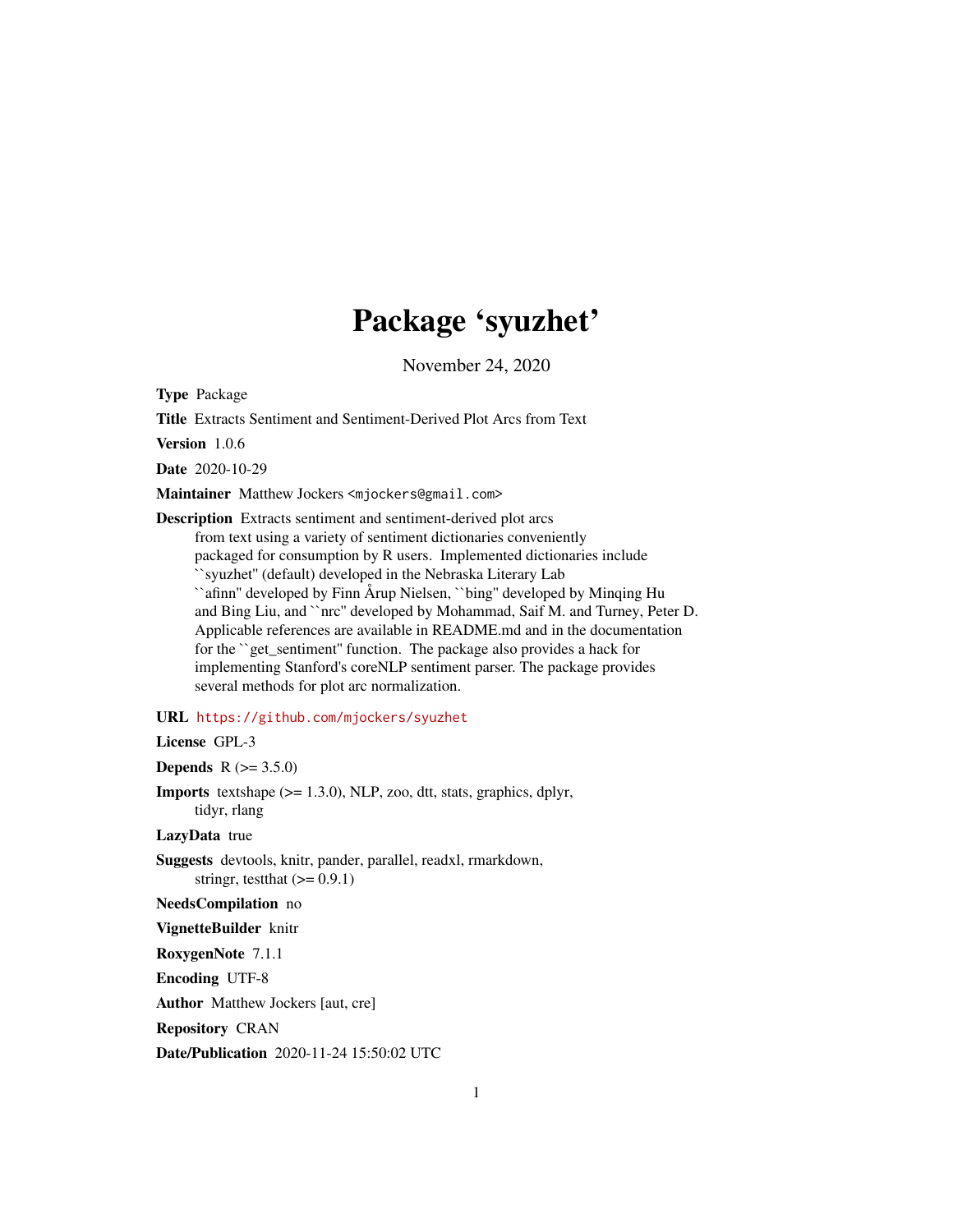# <span id="page-1-0"></span>R topics documented:

|       |                                                                                                                                                                                         | $\overline{4}$ |
|-------|-----------------------------------------------------------------------------------------------------------------------------------------------------------------------------------------|----------------|
|       |                                                                                                                                                                                         |                |
|       |                                                                                                                                                                                         |                |
|       |                                                                                                                                                                                         |                |
|       |                                                                                                                                                                                         |                |
|       |                                                                                                                                                                                         |                |
|       |                                                                                                                                                                                         |                |
|       | $get{\_text{\_texttt{text_1}}}\text{.}$ $s$ $\_text{\_texttt{text_2}}\text{.}$ $\_text{\_texttt{text_3}}\text{.}$ $\_text{\_texttt{text_4}}\text{.}$ $\_text{\_texttt{text_5}}\text{.}$ |                |
|       |                                                                                                                                                                                         |                |
|       |                                                                                                                                                                                         |                |
|       |                                                                                                                                                                                         |                |
|       |                                                                                                                                                                                         |                |
|       |                                                                                                                                                                                         |                |
|       |                                                                                                                                                                                         |                |
| Index |                                                                                                                                                                                         | 14             |

get\_dct\_transform *Discrete Cosine Transformation with Reverse Transform.*

# Description

Converts input values into a standardized set of filtered and reverse transformed values for easy plotting and/or comparison.

# Usage

```
get_dct_transform(
 raw_values,
 low_pass_size = 5,
 x_reverse_len = 100,
  scale_vals = FALSE,
  scale_range = FALSE
)
```
# Arguments

| raw_values | the raw sentiment values calculated for each sentence                                                                                                                                                                               |
|------------|-------------------------------------------------------------------------------------------------------------------------------------------------------------------------------------------------------------------------------------|
|            | $low_{\text{pass\_size}}$ The number of components to retain in the low pass filtering. Default = 5                                                                                                                                 |
|            | $x$ reverse len the number of values to return via decimation. Default = 100                                                                                                                                                        |
| scale_vals | Logical determines whether or not to normalize the values using the scale func-<br>tion Default = FALSE. If TRUE, values will be scaled by subtracting the means<br>and scaled by dividing by their standard deviations. See ?scale |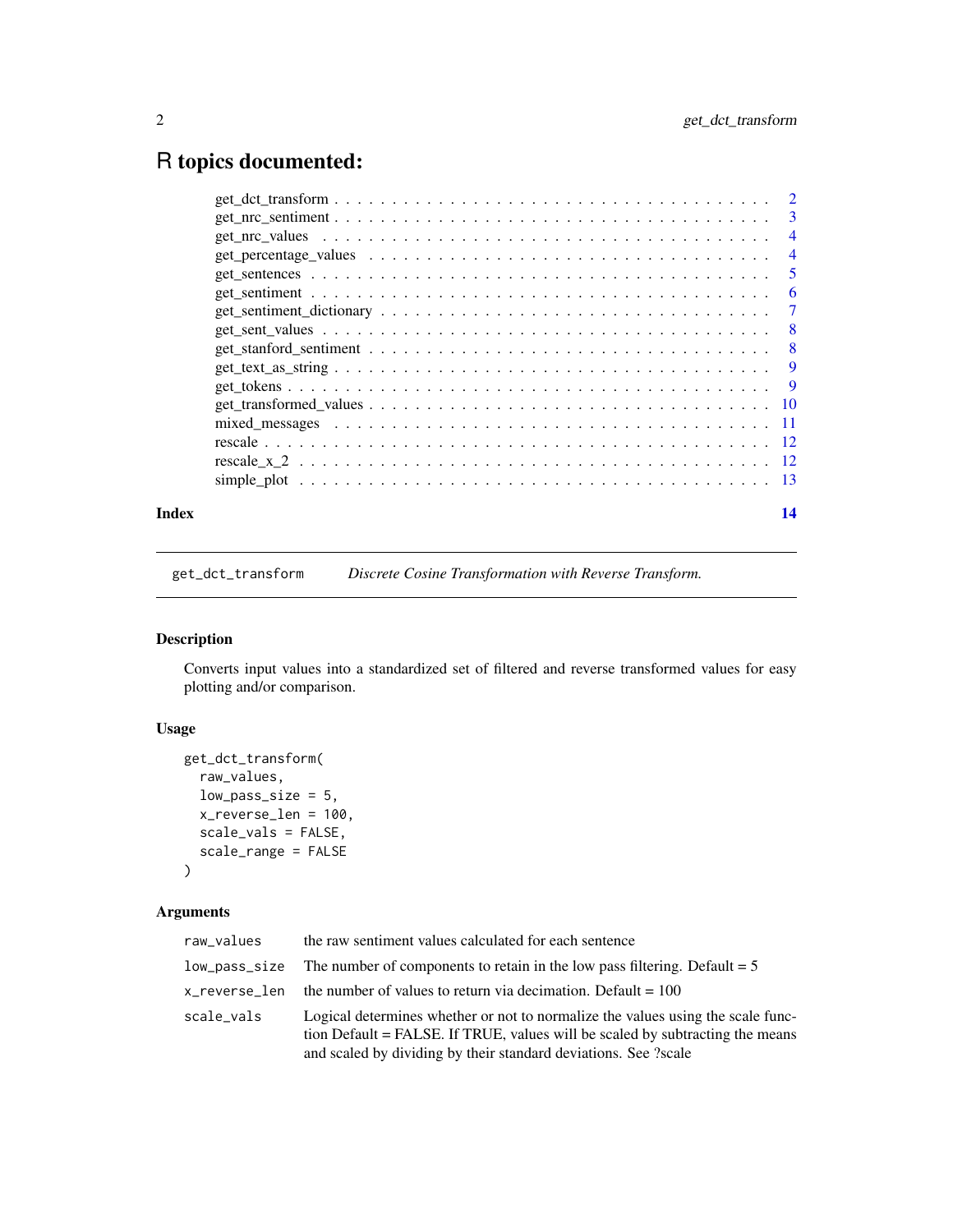```
scale_range Logical determines whether or not to scale the values from -1 to +1. Default =
                  FALSE. If set to TRUE, the lowest value in the vector will be set to -1 and the
                  highest values set to +1 and all the values scaled accordingly in between.
```
# Value

The transformed values

#### Examples

```
s_v <- get_sentences("I begin this story with a neutral statement.
Now I add a statement about how much I despise cats.
I am allergic to them. I hate them. Basically this is a very silly test. But I do love dogs!")
raw_values <- get_sentiment(s_v, method = "syuzhet")
dct_vals <- get_dct_transform(raw_values)
plot(dct_vals, type="l", ylim=c(-0.1,.1))
```
get\_nrc\_sentiment *Get Emotions and Valence from NRC Dictionary*

#### Description

Calls the NRC sentiment dictionary to calculate the presence of eight different emotions and their corresponding valence in a text file.

#### Usage

```
get_nrc_sentiment(char_v, cl = NULL, language = "english", lowercase = TRUE)
```
#### Arguments

| char v    | A character vector                                           |
|-----------|--------------------------------------------------------------|
| cl        | Optional, for parallel analysis                              |
| language  | A string                                                     |
| lowercase | should tokens be converted to lowercase. Default equals TRUE |

#### Value

A data frame where each row represents a sentence from the original file. The columns include one for each emotion type as well as a positive or negative valence. The ten columns are as follows: "anger", "anticipation", "disgust", "fear", "joy", "sadness", "surprise", "trust", "negative", "positive."

#### References

Saif Mohammad and Peter Turney. "Emotions Evoked by Common Words and Phrases: Using Mechanical Turk to Create an Emotion Lexicon." In Proceedings of the NAACL-HLT 2010 Workshop on Computational Approaches to Analysis and Generation of Emotion in Text, June 2010, LA, California. See: http://saifmohammad.com/WebPages/lexicons.html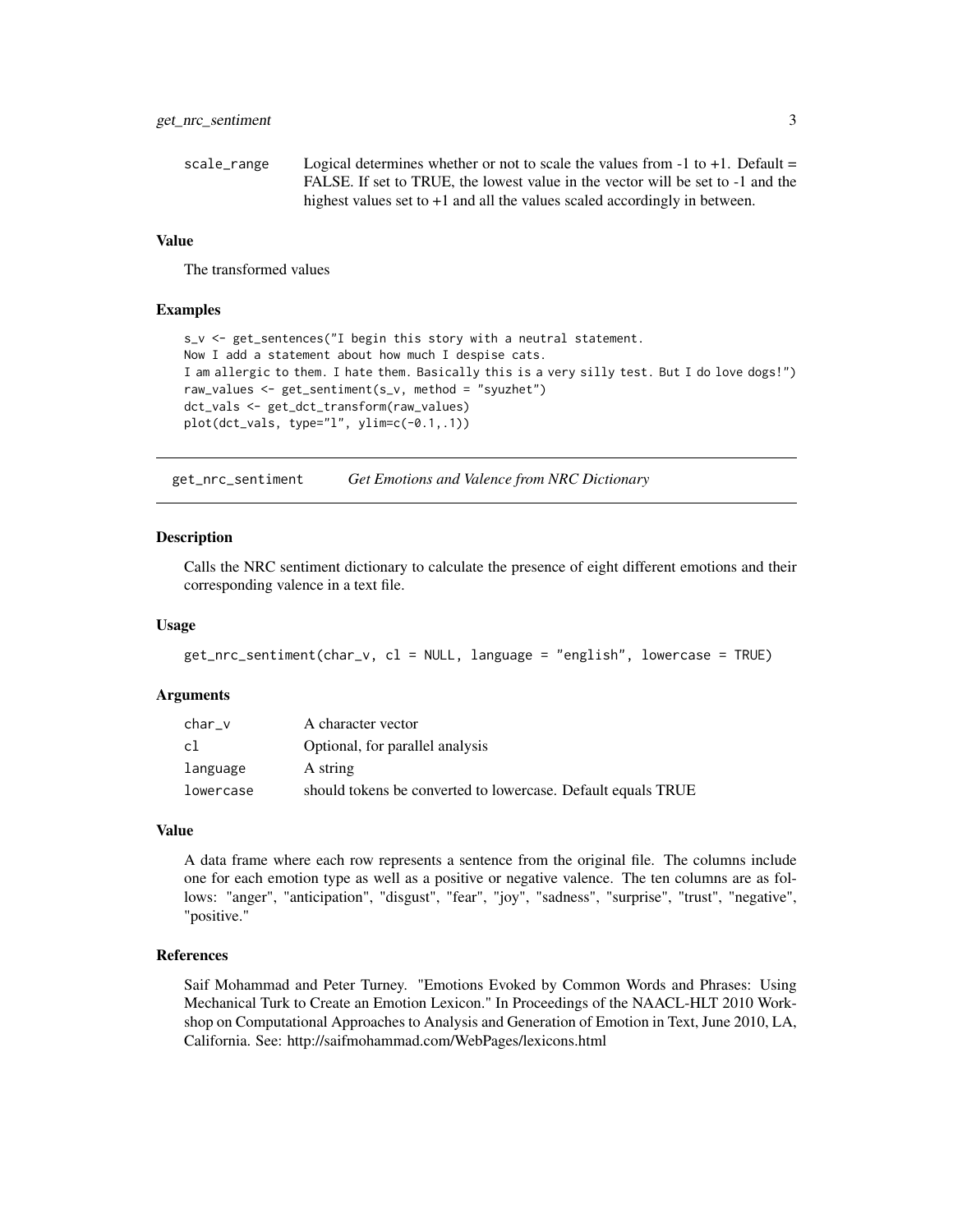<span id="page-3-0"></span>get\_nrc\_values *Summarize NRC Values*

# Description

Access the NRC dictionary to compute emotion types and valence for a set of words in the input vector.

# Usage

```
get_nrc_values(word_vector, language = "english", lexicon = NULL)
```
# Arguments

|          | word vector A character vector.                                                                                  |
|----------|------------------------------------------------------------------------------------------------------------------|
| language | A string                                                                                                         |
| lexicon  | A data frame with at least the columns "word", "sentiment" and "value". If<br>NULL, internal data will be taken. |

# Value

A vector of values for the emotions and valence detected in the input vector.

get\_percentage\_values *Chunk a Text and Get Means*

# Description

Chunks text into 100 Percentage based segments and calculates means.

#### Usage

```
get_percentage_values(raw_values, bins = 100)
```
# Arguments

| raw values | Raw sentiment values                                               |
|------------|--------------------------------------------------------------------|
| bins       | The number of bins to split the input vector. Default is 100 bins. |

# Value

A vector of mean values from each chunk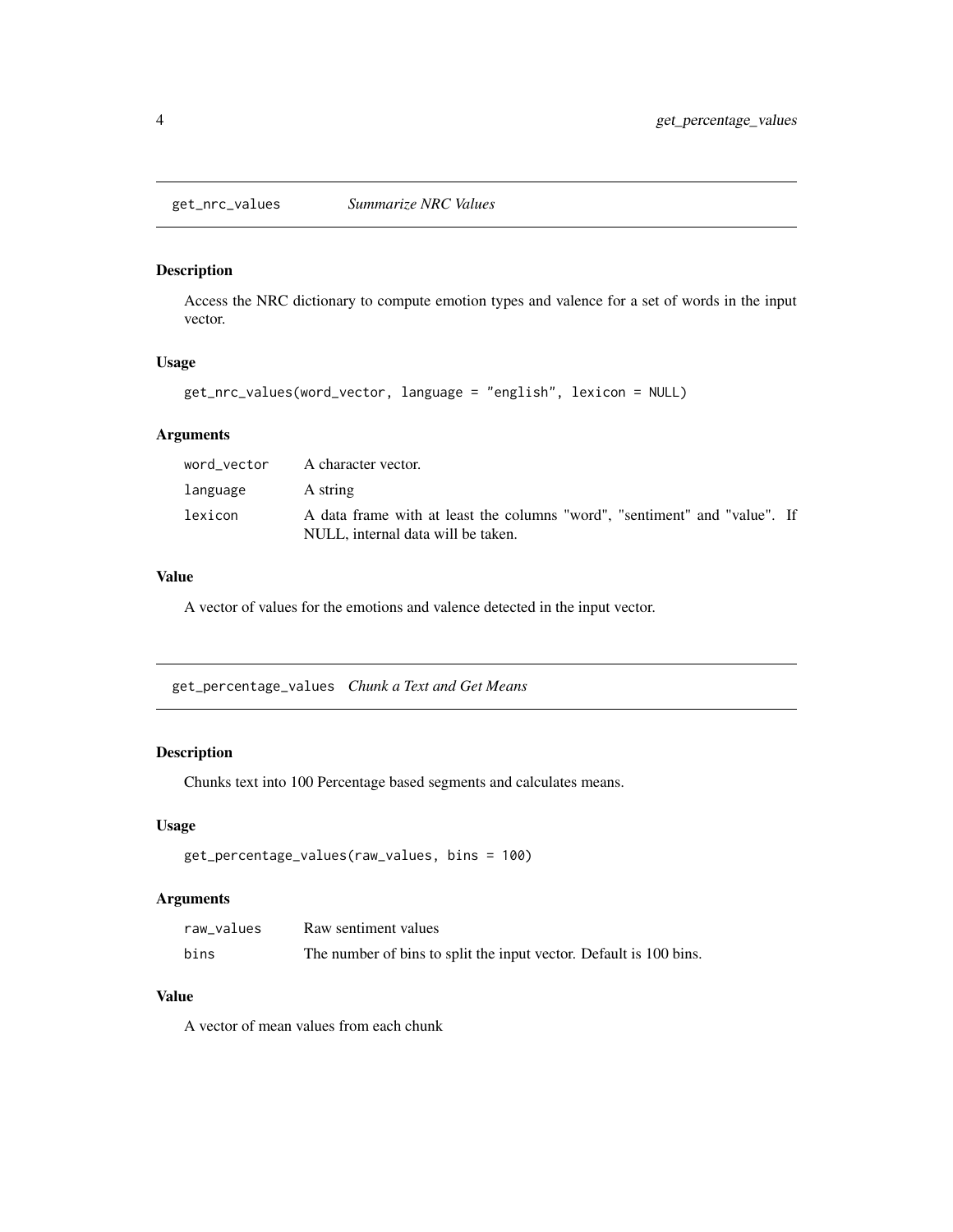<span id="page-4-0"></span>get\_sentences *Sentence Tokenization*

#### Description

Parses a string into a vector of sentences.

# Usage

```
get_sentences(text_of_file, fix_curly_quotes = TRUE, as_vector = TRUE)
```
# Arguments

| text_of_file A Text String |                                                                                                                                   |
|----------------------------|-----------------------------------------------------------------------------------------------------------------------------------|
| fix_curly_quotes           |                                                                                                                                   |
|                            | logical. If TRUE curly quotes will be converted to ASCII representation before<br>splitting.                                      |
| as_vector                  | If TRUE the result is unlisted. If FALSE the result stays as a list of the original<br>text string elements split into sentences. |

#### Value

A Character Vector of Sentences

# Examples

```
(x \leq c (paste0)
    "Mr. Brown comes! He says hello. i give him coffee. i will ",
    "go at 5 p. m. eastern time. Or somewhere in between!go there"
),
paste0(
    "Marvin K. Mooney Will You Please Go Now!", "The time has come.",
    "The time has come. The time is now. Just go. Go. GO!",
    "I don't care how."
)))
get_sentences(x)
get_sentences(x, as_vector = FALSE)
```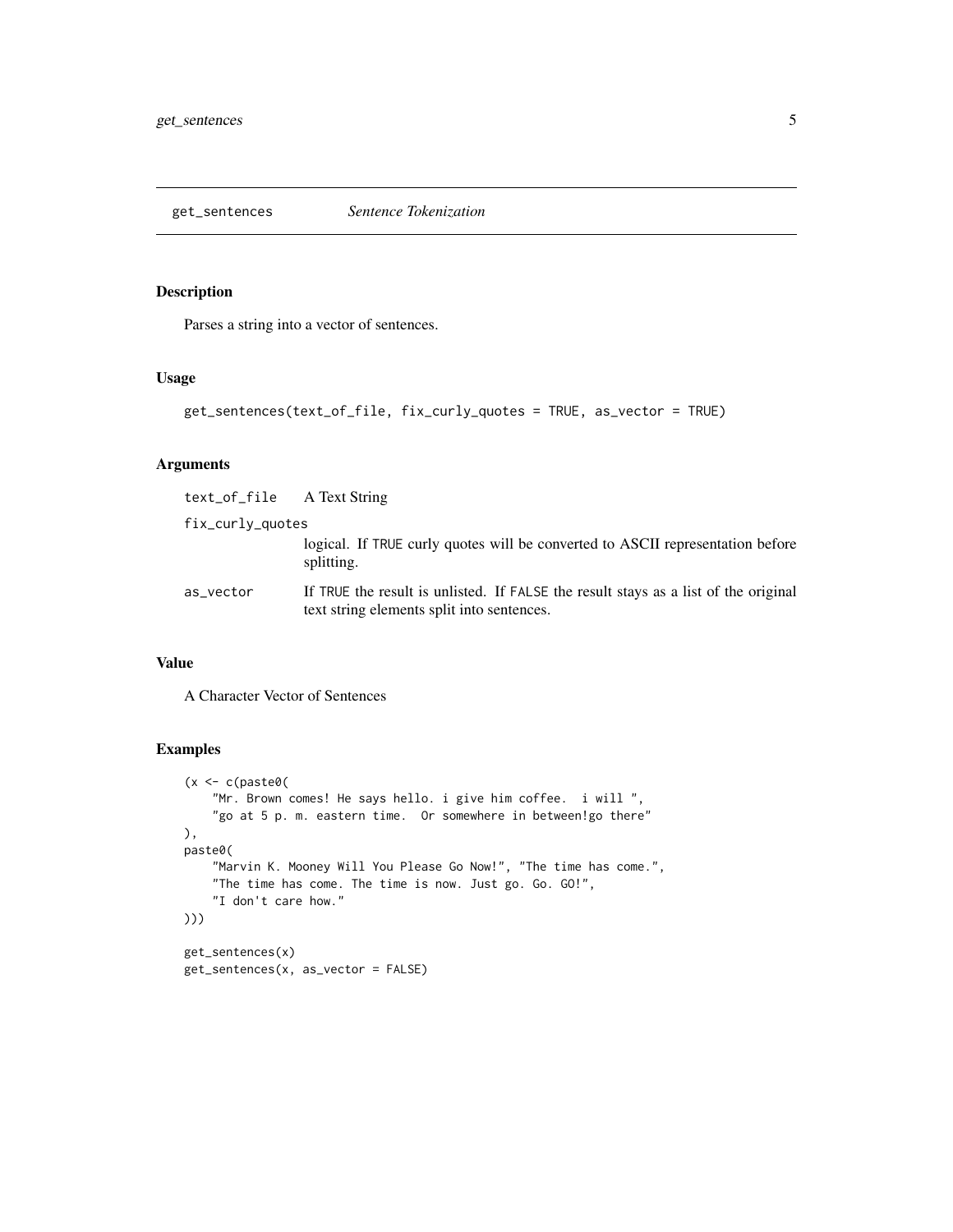<span id="page-5-0"></span>

#### Description

Iterates over a vector of strings and returns sentiment values based on user supplied method. The default method, "syuzhet" is a custom sentiment dictionary developed in the Nebraska Literary Lab. The default dictionary should be better tuned to fiction as the terms were extracted from a collection of 165,000 human coded sentences taken from a small corpus of contemporary novels. At the time of this release, Syuzhet will only work with languages that use Latin character sets. This effectively means that "Arabic", "Bengali", "Chinese\_simplified", "Chinese\_traditional", "Greek", "Gujarati", "Hebrew", "Hindi", "Japanese", "Marathi", "Persian", "Russian", "Tamil", "Telugu", "Thai", "Ukranian", "Urdu", "Yiddish" are not supported even though these languages are part of the extended NRC dictionary.

#### Usage

```
get_sentiment(
  char_v,
 method = "syuzhet",
 path_to_tagger = NULL,
  cl = NULL,language = "english",
  lexicon = NULL,
  regex = "[^A-Za-z']+",
  lowercase = TRUE
)
```
# Arguments

| char_v         | A vector of strings for evaluation.                                                                                                                                |
|----------------|--------------------------------------------------------------------------------------------------------------------------------------------------------------------|
| method         | A string indicating which sentiment method to use. Options include "syuzhet",<br>"bing", "afinn", "nrc" and "stanford." See references for more detail on methods. |
| path_to_tagger | local path to location of Stanford CoreNLP package                                                                                                                 |
| c1             | Optional, for parallel sentiment analysis.                                                                                                                         |
| language       | A string. Only works for "nrc" method                                                                                                                              |
| lexicon        | a data frame with at least two columns labeled "word" and "value."                                                                                                 |
| regex          | A regular expression for splitting words. Default is " $[^AA-Za-z']$ +"                                                                                            |
| lowercase      | should tokens be converted to lowercase. Default equals TRUE                                                                                                       |

#### Value

Return value is a numeric vector of sentiment values, one value for each input sentence.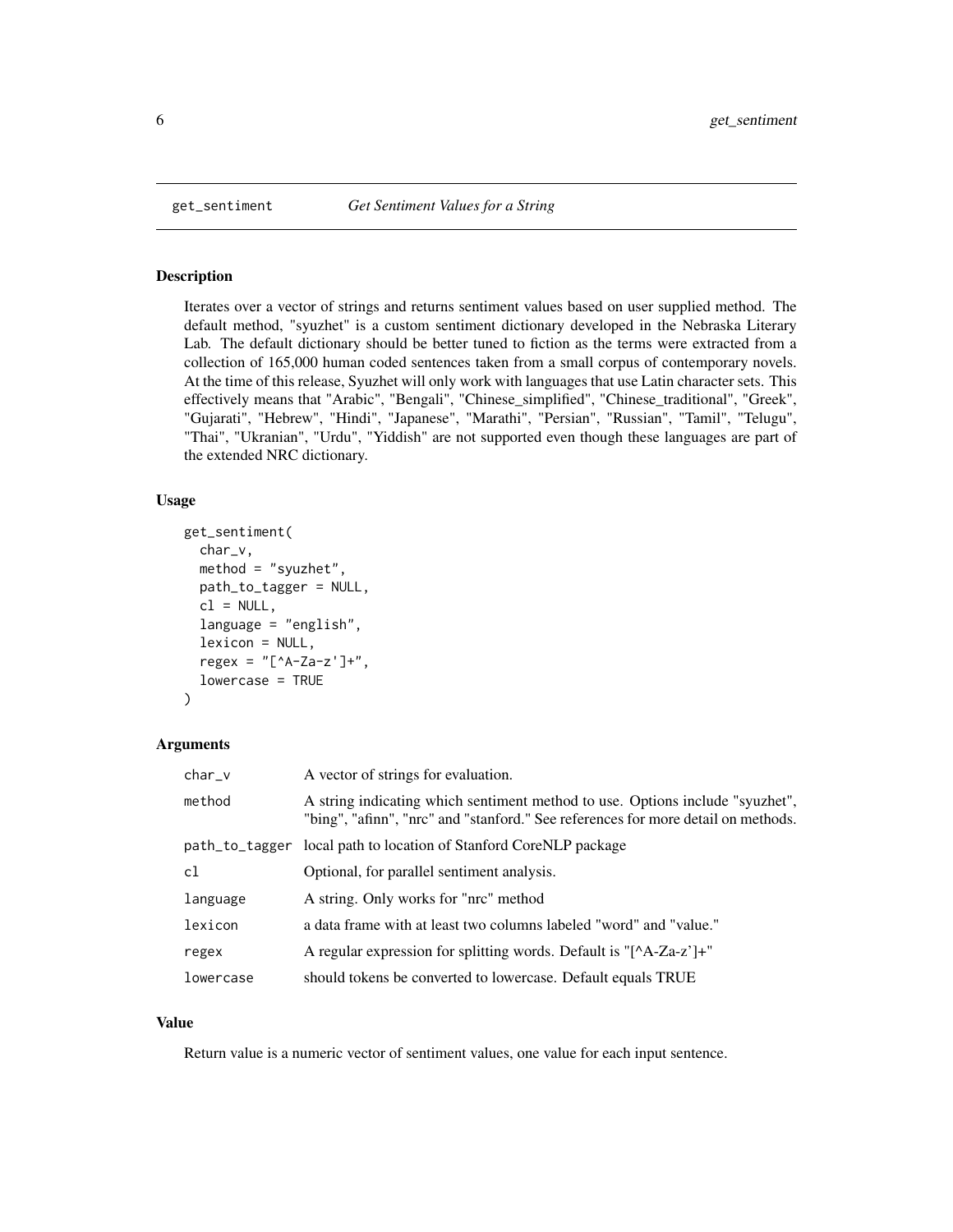#### <span id="page-6-0"></span>References

Bing Liu, Minqing Hu and Junsheng Cheng. "Opinion Observer: Analyzing and Comparing Opinions on the Web." Proceedings of the 14th International World Wide Web conference (WWW-2005), May 10-14, 2005, Chiba, Japan.

Minqing Hu and Bing Liu. "Mining and Summarizing Customer Reviews." Proceedings of the ACM SIGKDD International Conference on Knowledge Discovery and Data Mining (KDD-2004), Aug 22-25, 2004, Seattle, Washington, USA. See: http://www.cs.uic.edu/~liub/FBS/sentimentanalysis.html#lexicon

Saif Mohammad and Peter Turney. "Emotions Evoked by Common Words and Phrases: Using Mechanical Turk to Create an Emotion Lexicon." In Proceedings of the NAACL-HLT 2010 Workshop on Computational Approaches to Analysis and Generation of Emotion in Text, June 2010, LA, California. See: http://saifmohammad.com/WebPages/lexicons.html

Finn Årup Nielsen. "A new ANEW: Evaluation of a word list for sentiment analysis in microblogs", Proceedings of the ESWC2011 Workshop on 'Making Sense of Microposts':Big things come in small packages 718 in CEUR Workshop Proceedings : 93-98. 2011 May. http://arxiv.org/abs/1103.2903. See: http://www2.imm.dtu.dk/pubdb/views/publication\_details.php?id=6010

Manning, Christopher D., Surdeanu, Mihai, Bauer, John, Finkel, Jenny, Bethard, Steven J., and Mc-Closky, David. 2014. The Stanford CoreNLP Natural Language Processing Toolkit. In Proceedings of 52nd Annual Meeting of the Association for Computational Linguistics: System Demonstrations, pp. 55-60. See: http://nlp.stanford.edu/software/corenlp.shtml

Richard Socher, Alex Perelygin, Jean Wu, Jason Chuang, Christopher Manning, Andrew Ng and Christopher Potts. "Recursive Deep Models for Semantic Compositionality Over a Sentiment Treebank Conference on Empirical Methods in Natural Language Processing" (EMNLP 2013). See: http://nlp.stanford.edu/sentiment/

get\_sentiment\_dictionary

*Sentiment Dictionaries*

#### **Description**

Get the sentiment dictionaries used in **syuzhet**.

#### Usage

```
get_sentiment_dictionary(dictionary = "syuzhet", language = "english")
```
#### Arguments

| dictionary | A string indicating which sentiment dictionary to return. Options include "syuzhet",<br>"bing", "afinn", and "nrc". |
|------------|---------------------------------------------------------------------------------------------------------------------|
| language   | A string indicating the language to choose if using the NRC dictionary and a<br>language other than English         |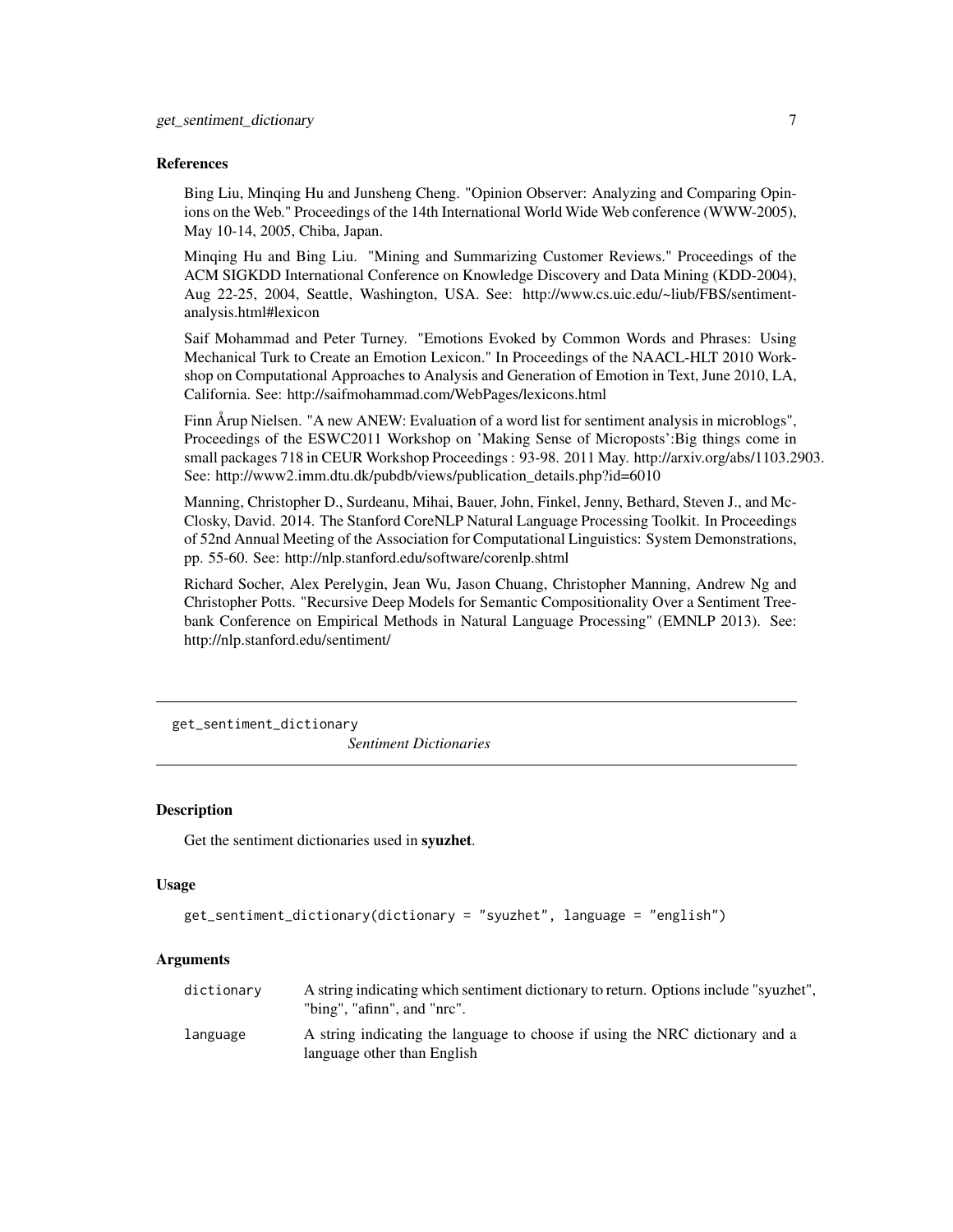# <span id="page-7-0"></span>Value

A [data.frame](#page-0-0)

#### Examples

```
get_sentiment_dictionary()
get_sentiment_dictionary('bing')
get_sentiment_dictionary('afinn')
get_sentiment_dictionary('nrc', language = "spanish")
```
get\_sent\_values *Assigns Sentiment Values*

#### Description

Assigns sentiment values to words based on preloaded dictionary. The default is the syuzhet dictionary.

# Usage

```
get_sent_values(char_v, method = "syuzhet", lexicon = NULL)
```
#### Arguments

| $char_v$ | A string                                                                                                                                                                                                         |
|----------|------------------------------------------------------------------------------------------------------------------------------------------------------------------------------------------------------------------|
| method   | A string indicating which sentiment dictionary to use                                                                                                                                                            |
| lexicon  | A data frame with with at least two columns named word and value. Works with<br>"nrc" or "custom" method. If using custom method, you must load a custom<br>lexicon as a data frame with aforementioend columns. |

# Value

A single numerical value (positive or negative) based on the assessed sentiment in the string

get\_stanford\_sentiment

*Get Sentiment from the Stanford Tagger*

# Description

Call the Stanford Sentiment tagger with a vector of strings. The Stanford tagger automatically detects sentence boundaries and treats each sentence as a distinct instance to measure. As a result, the vector that gets returned will not be the same length as the input vector.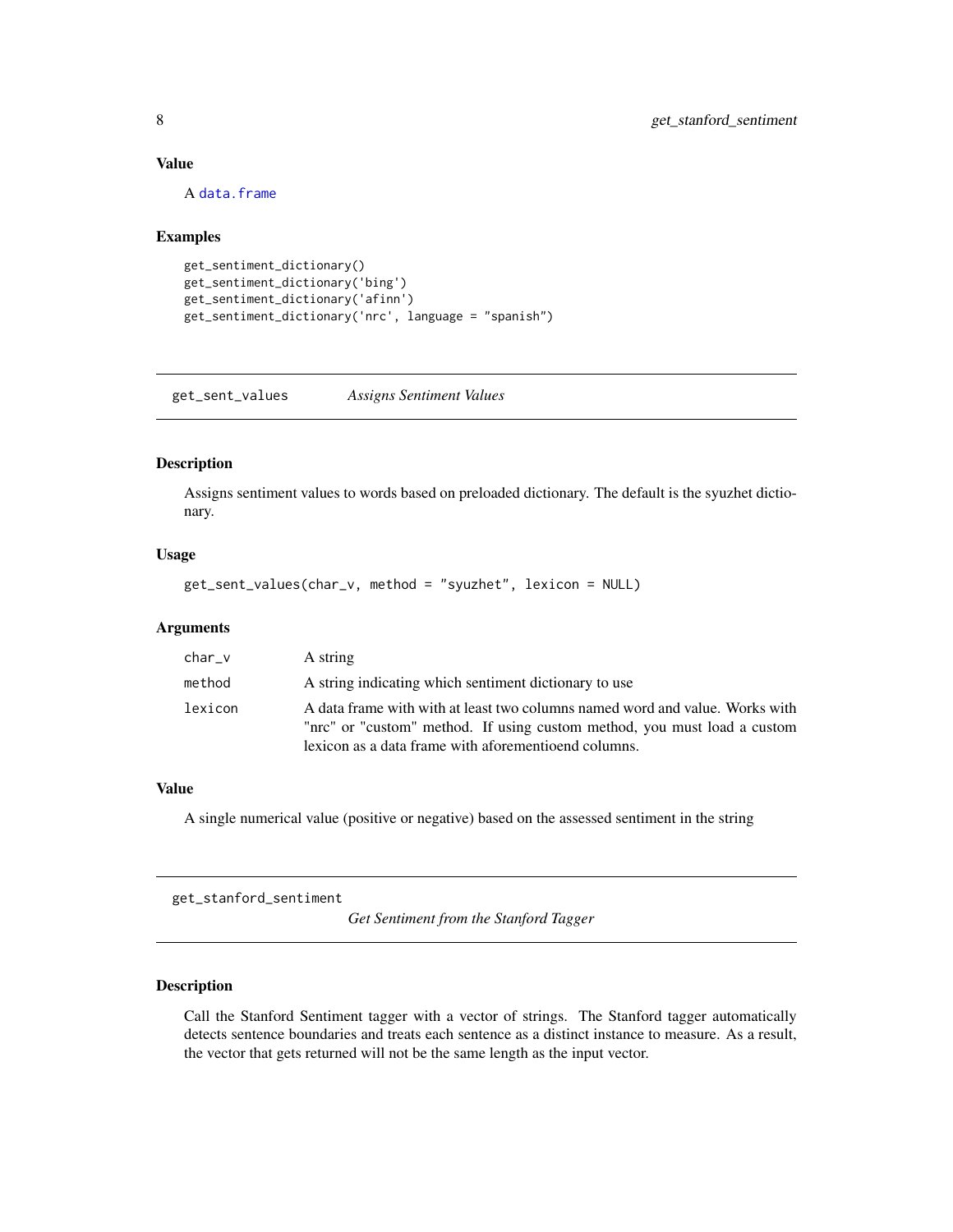# <span id="page-8-0"></span>get\_text\_as\_string 9

# Usage

get\_stanford\_sentiment(text\_vector, path\_to\_stanford\_tagger)

#### Arguments

```
text_vector A vector of strings
path_to_stanford_tagger
                 a local file path indicating where the coreNLP package is installed.
```
get\_text\_as\_string *Load Text from a File*

# Description

Loads a file as a single text string.

#### Usage

get\_text\_as\_string(path\_to\_file)

# Arguments

path\_to\_file file path

#### Value

A character vector of length 1 containing the text of the file in the path\_to\_file argument.

| get_tokens | Word Tokenization |  |  |
|------------|-------------------|--|--|
|------------|-------------------|--|--|

### Description

Parses a string into a vector of word tokens.

# Usage

```
get_tokens(text_of_file, pattern = "\\W", lowercase = TRUE)
```
# Arguments

| text_of_file | A Text String                                                |
|--------------|--------------------------------------------------------------|
| pattern      | A regular expression for token breaking                      |
| lowercase    | should tokens be converted to lowercase. Default equals TRUE |

# Value

A Character Vector of Words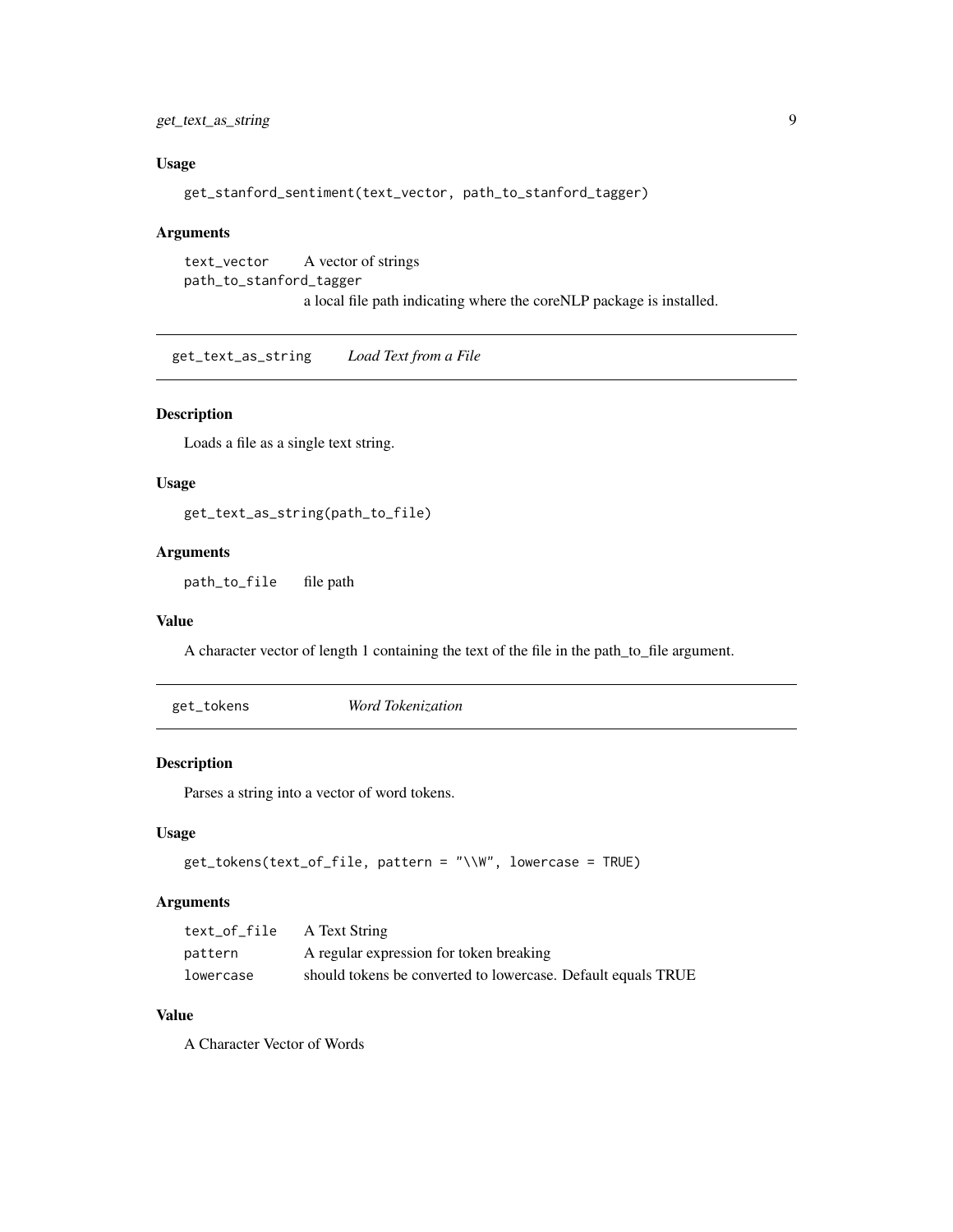```
get_transformed_values
```
*Fourier Transform and Reverse Transform Values*

#### Description

Please Note: This function is maintained for legacy purposes. Users should consider using get\_dct\_transform() instead. Converts input values into a standardized set of filtered and reverse transformed values for easy plotting and/or comparison.

# Usage

```
get_transformed_values(
  raw_values,
  low-pass_size = 2,
  x_reverse_len = 100,
  padding_factor = 2,
  scale_vals = FALSE,
  scale_range = FALSE
)
```
# Arguments

| raw_values    | the raw sentiment values calculated for each sentence                                                                                                                                                                                                  |
|---------------|--------------------------------------------------------------------------------------------------------------------------------------------------------------------------------------------------------------------------------------------------------|
| low_pass_size | The number of components to retain in the low pass filtering. Default $= 3$                                                                                                                                                                            |
| x_reverse_len | the number of values to return. Default $= 100$                                                                                                                                                                                                        |
|               | padding factor the amount of zero values to pad raw values with, as a factor of the size of<br>raw values. Default $= 2$ .                                                                                                                             |
| scale_vals    | Logical determines whether or not to normalize the values using the scale func-<br>tion Default = FALSE. If TRUE, values will be scaled by subtracting the means<br>and scaled by dividing by their standard deviations. See ?scale                    |
| scale_range   | Logical determines whether or not to scale the values from $-1$ to $+1$ . Default =<br>FALSE. If set to TRUE, the lowest value in the vector will be set to -1 and the<br>highest values set to $+1$ and all the values scaled accordingly in between. |

#### Value

The transformed values

#### Examples

```
s_v <- get_sentences("I begin this story with a neutral statement.
Now I add a statement about how much I despise cats.
I am allergic to them.
Basically this is a very silly test.")
raw_values <- get_sentiment(s_v, method = "bing")
get_transformed_values(raw_values)
```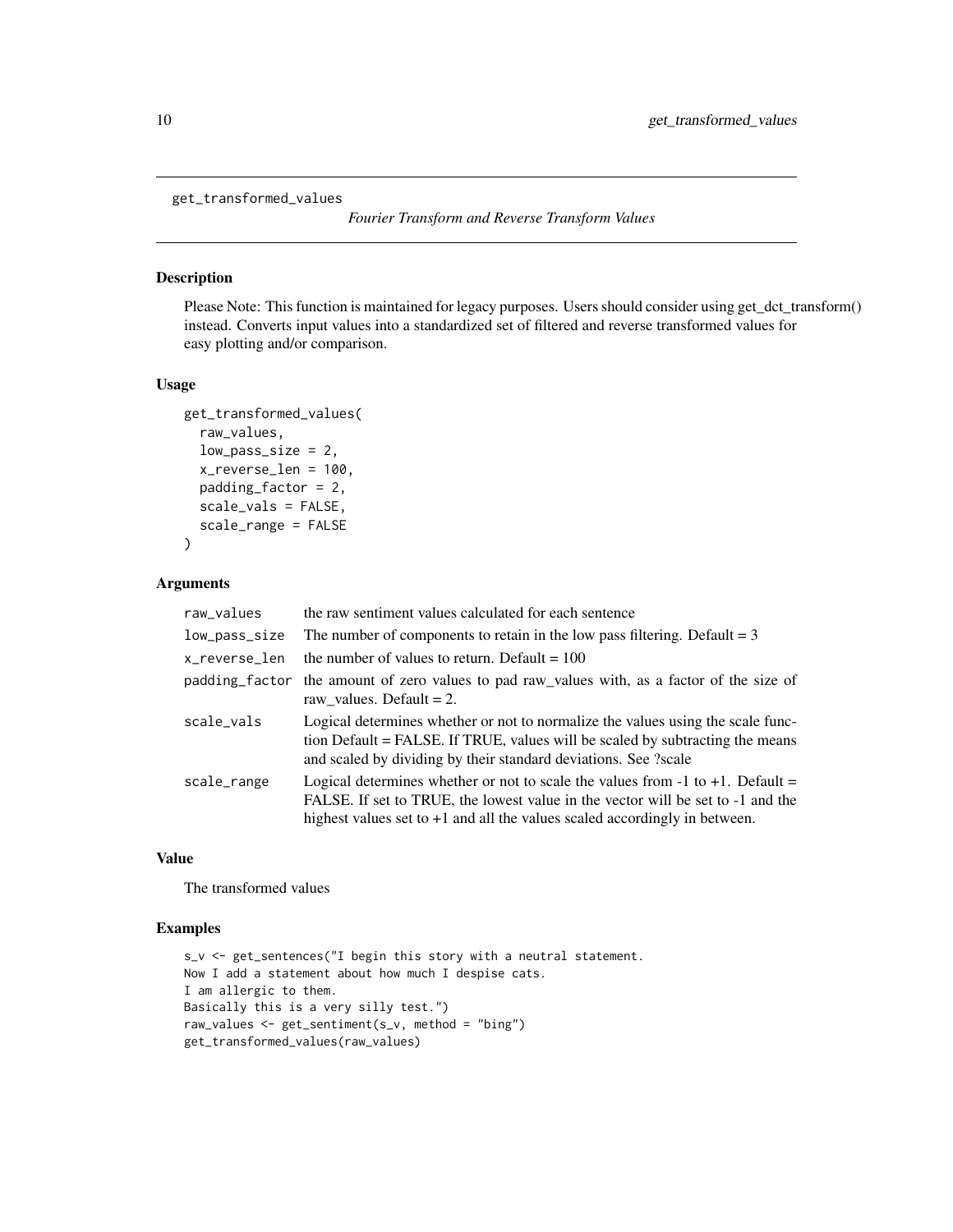<span id="page-10-0"></span>mixed\_messages *Mixed Messages*

#### Description

This function calculates the "emotional entropy" of a string based on the amount of conflicting valence. Emotional entropy is a measure of unpredictability and surprise based on the consistency or inconsistency of the emotional language in a given string. A string with conflicting emotional language may be said to express a "mixed message."

#### Usage

```
mixed_messages(string, remove_neutral = TRUE)
```
#### Arguments

| string | A string of words                                                                            |
|--------|----------------------------------------------------------------------------------------------|
|        | remove_neutral Logical indicating whether or not to remove words with neutral valence before |
|        | computing the emotional entropy of the string. Default is TRUE                               |

#### Value

A [vector](#page-0-0) containing two named values

#### Examples

```
text_v <- "That's the love and the hate of it"
mixed_messages(text_v) # [1] 1.0 0.5 = high (1.0, 0.5) entropy
mixed_messages(text_v, TRUE)
# Example of a predictable message i.e. no surprise
text_v <- "I absolutley love, love, love it."
mixed_messages(text_v) # [1] 0 0 = low entropy e.g. totally consistent emotion, i.e. no surprise
mixed_messages(text_v, FALSE)
# A more realistic example with a lot of mixed emotion.
text_v <- "I loved the way he looked at me but I hated that he was no longer my lover"
mixed_messages(text_v) # [1] 0.91829583 0.05101644 pretty high entropy.
mixed_messages(text_v, FALSE)
# A more realistic example without a lot of mixed emotion.
text_v <- "I loved the way he looked at me and I was happy that he was my lover."
mixed_messages(text_v) # [1] 0 0 low entropy, no surprise.
mixed_messages(text_v, FALSE)
# An urealistic example with a lot of mixed emotion.
text_v <- "I loved, hated and despised the way he looked at me and
I was happy as hell that he was my white hot lover."
mixed_messages(text_v)
mixed_messages(text_v, FALSE)
```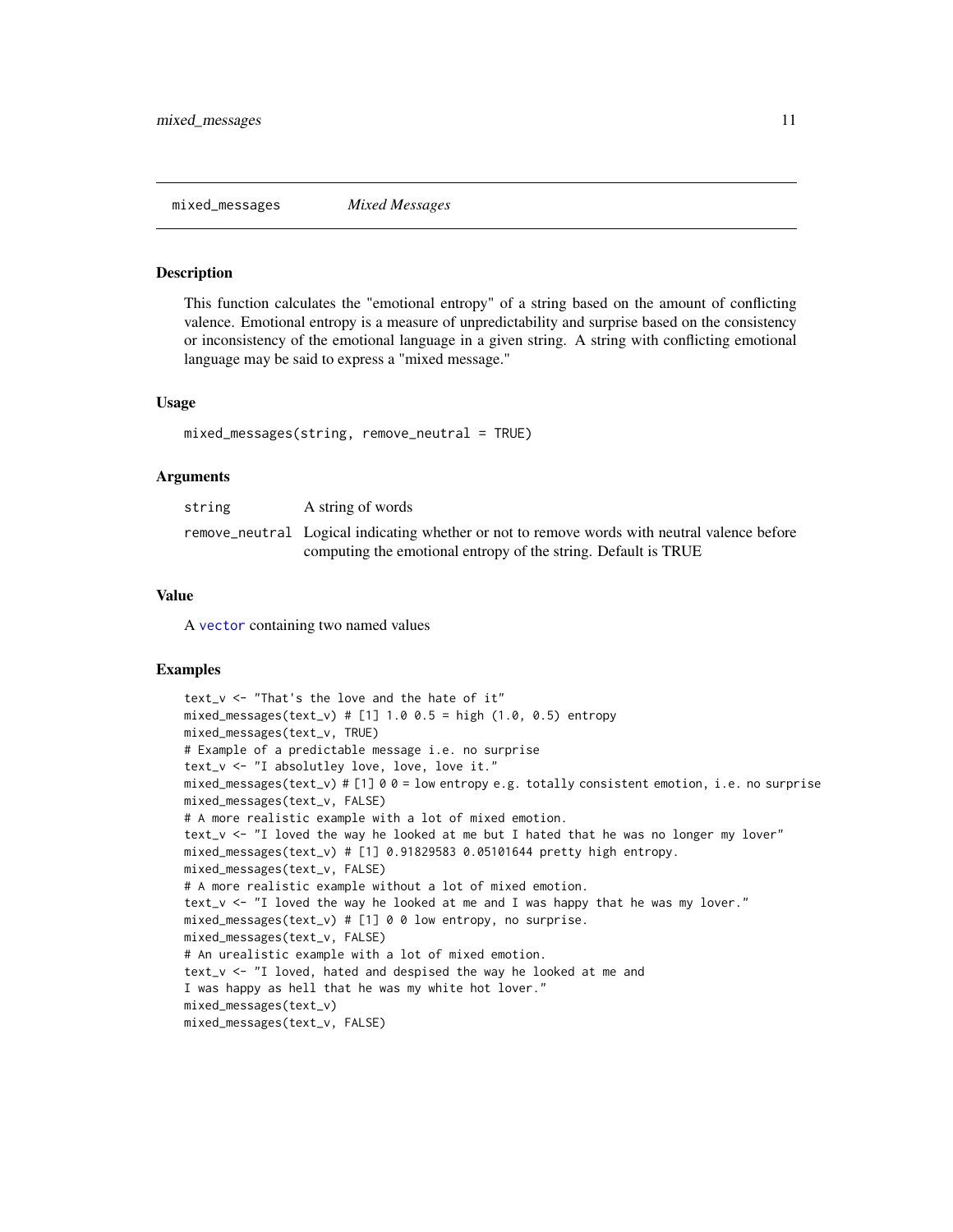<span id="page-11-0"></span>

# Description

Rescale Transformed values from -1 to 1

#### Usage

rescale(x)

# Arguments

x A vector of values

rescale\_x\_2 *Bi-Directional x and y axis Rescaling*

# Description

Rescales input values to two scales (0 to 1 and -1 to 1) on the y-axis and also creates a scaled vector of x axis values from 0 to 1. This function is useful for plotting and plot comparison.

#### Usage

rescale\_x\_2(v)

#### Arguments

v A vector of values

#### Value

A list of three vectors  $(x, y, z)$ . x is a vector of values from 0 to 1 equal in length to the input vector v. y is a scaled (from 0 to 1) vector of the input values equal in length to the input vector v. z is a scaled (from -1 to +1) vector of the input values equal in length to the input vector v.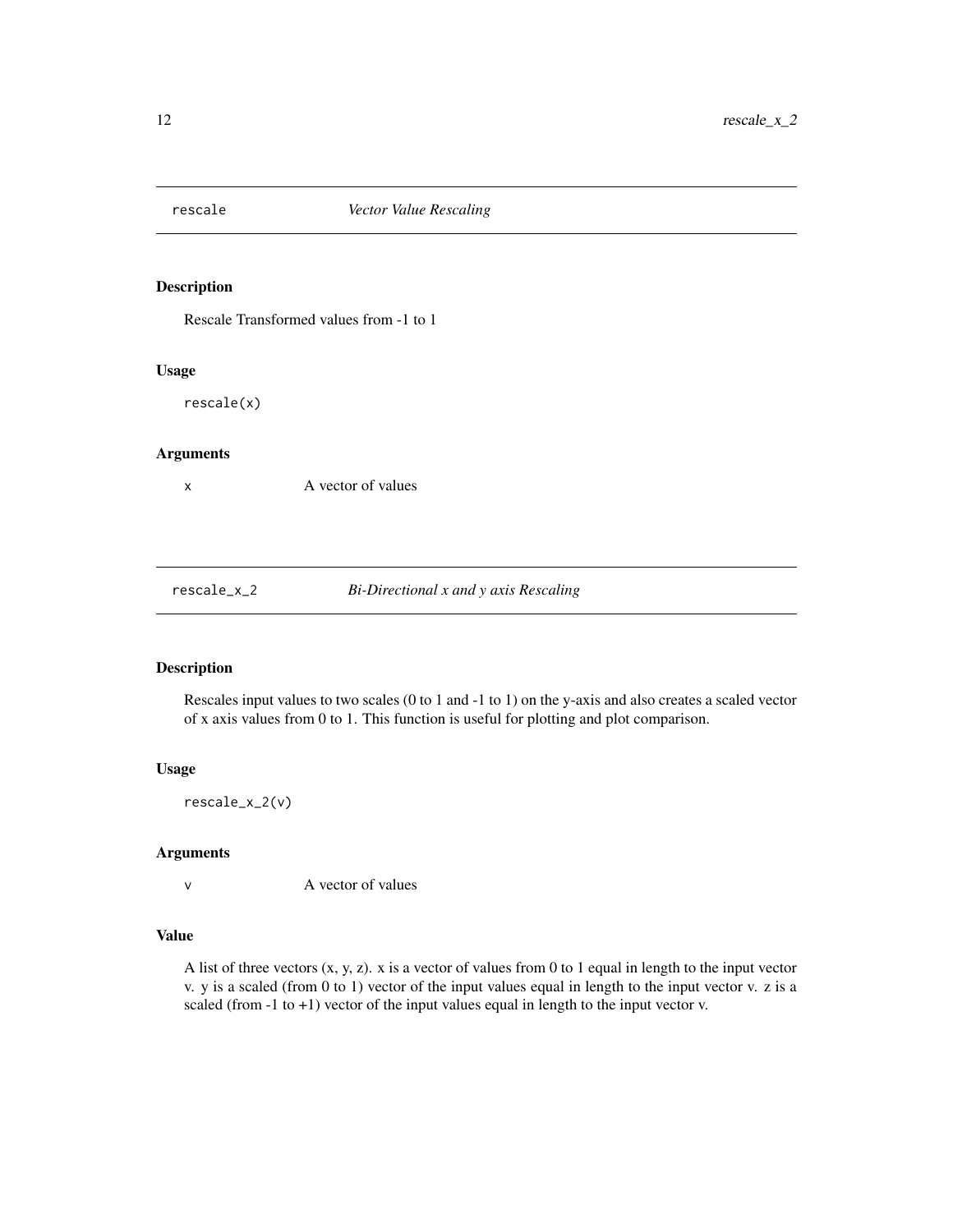<span id="page-12-0"></span>

# Description

A simple function for comparing three smoothers

# Usage

```
simple_plot(
 raw_values,
 title = "Syuzhet Plot",
 legend_pos = "top",
 lps = 10,
 window = 0.1)
```
# Arguments

| raw_values | the raw sentiment values calculated for each sentence                              |
|------------|------------------------------------------------------------------------------------|
| title      | for resulting image                                                                |
| legend_pos | position for legend                                                                |
| lps        | size of the low pass filter. I.e. the number of low frequency components to retain |
| window     | size of the rolling window for the rolling mean expressed as a percentage.         |